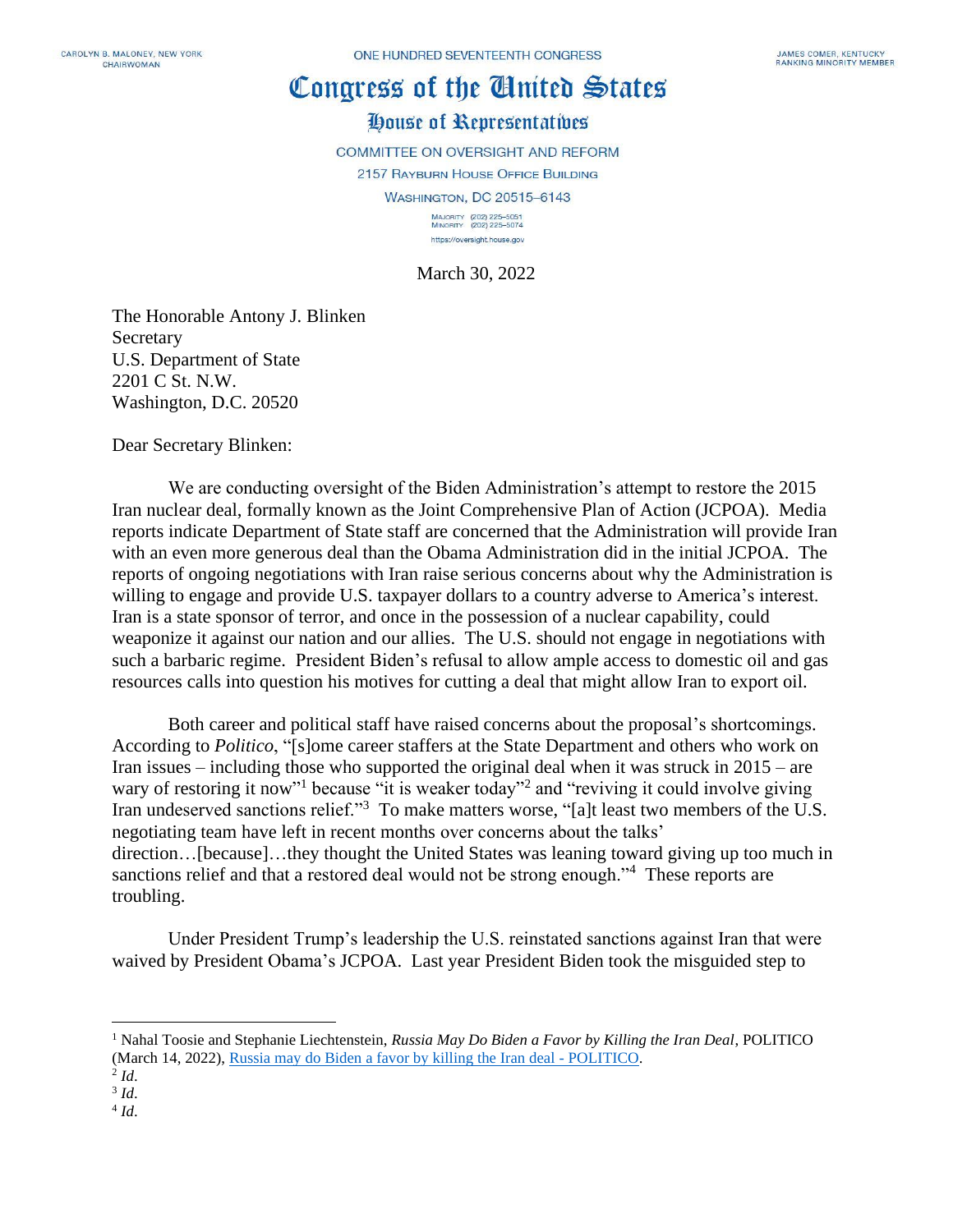overturn President Trump's restoration of U.N. sanctions on Iran.<sup>5</sup> In July 2015, Iran, the U.N. Security Council's five permanent members (United States, United Kingdom, France, China, and Russia), and Germany, (the P5+1) signed the JCPOA.<sup>6</sup> Under the JCPOA, Iran agreed to reduce its nuclear centrifuges by two-thirds and its stockpile of enriched uranium by 98 percent, limit uranium enrichment to 3.67 percent, and permit inspectors from the International Atomic Energy Agency (IAEA) to access its nuclear facilities.<sup>7</sup> In exchange, the P5+1 agreed to lift numerous nuclear-related sanctions on Iran, enabled the country to resume selling oil on international markets, provided Iran access to the global financial system for trade, and freed-up over \$100 billion of assets frozen overseas.<sup>8</sup> The JCPOA ignored all other malignant Iranian activity including funding international terror organizations and ballistic missile development. Many believed the JCPOA did not sufficiently restrict Iran's ability to develop nuclear weapons. As current Senate Foreign Relations Committee Chairman Robert Menendez said in 2015, the JCPOA "failed to achieve the one thing it set out to achieve…[i]t failed to stop Iran from becoming a nuclear weapons state at a time of its choosing."<sup>9</sup>

The Biden Administration's current talks to revive the JCPOA are being led by Special Envoy for Iran Robert Malley, a "serial appeaser who was kicked off the Obama campaign in 2008 for meeting with [the terrorist group] Hamas."<sup>10</sup> Mikhail Ulyanov, Russia's lead negotiator in the Iran nuclear talks, has bragged, "Iran got much more than it could expect. Much more. Realistically speaking Iran got more than, frankly I expected, others expected. This is a matter of fact. Our Chinese friends were also very efficient. And useful as co negotiators."<sup>11</sup> This is a negotiation set up to fail.

Further, recent news reports about Iran's hostile actions against American officials and assets raise serious questions about the Biden Administration's continued willingness to cooperate with Iran in any formal capacity. The Department is paying to provide 24-hour security to former Secretary of State Mike Pompeo and a former top aide, both of whom face "serious and credible" threats from Iran.<sup>12</sup> Additionally, on March 13, 2022, Iran claimed responsibility for a missile barrage that struck near a sprawling U.S. consulate complex in

<sup>5</sup> Edith Lederer, *Biden Withdraws Trump's Restoration of UN Sanctions on Iran*, FEDERAL NEWS NETWORK (Feb. 18, 2021), [Biden withdraws Trump's restoration of UN sanctions on Iran | Federal News Network.](https://federalnewsnetwork.com/world-news/2021/02/biden-withdraws-trumps-restoration-of-un-sanctions-on-iran/)

<sup>6</sup> John Haltiwanger, *Here's What's in the 2015 Nuclear Deal With Iran that Trump Abandoned and Biden is Vying to Restore,* BUSINESS INSIDER (Apr. 9, 2021), [https://www.businessinsider.com/iran-nuclear-deal-explained.](https://www.businessinsider.com/iran-nuclear-deal-explained) 7 *Id*.

<sup>8</sup> *Iran Nuclear Deal: What it all Means*, BBC NEWS (Nov. 23, 2021), [Iran nuclear deal: What it all means -](https://www.bbc.com/news/world-middle-east-33521655) BBC [News.](https://www.bbc.com/news/world-middle-east-33521655)

<sup>9</sup> Burgess Everett, *Menendez: Iran Deal Based on 'Hope,'* POLITICO (Aug.18, 2015)[, Menendez: Iran deal based](https://www.politico.com/story/2015/08/bob-menendez-to-oppose-iran-deal-121489)  on 'hope'- [POLITICO.](https://www.politico.com/story/2015/08/bob-menendez-to-oppose-iran-deal-121489)

<sup>10</sup> Joel Pollak, *Report: Biden's Iran Deal Gives Regime Access to \$90 Billion, \$7 Billion for Ransom, Sanctions Relief to Terrorists*, BREITBART (March 8, 2022), [Report: Biden's Iran Deal Gives Regime Access to \\$90 Billion,](https://www.breitbart.com/politics/2022/03/08/report-bidens-iran-deal-gives-regime-access-to-90-billion-7-billion-for-ransom-sanctions-relief-to-terrorists/)  [\\$7 Billion for Ransom, Sanctions Relief to Terrorists \(breitbart.com\).](https://www.breitbart.com/politics/2022/03/08/report-bidens-iran-deal-gives-regime-access-to-90-billion-7-billion-for-ransom-sanctions-relief-to-terrorists/)

<sup>&</sup>lt;sup>11</sup> TWITTER.COM (March 6, 2022), <u>POLARIS on Twitter: "Shocking video: This is the lead Russian negotiator for</u> [the Iran nuclear talks, Mikhail Ulyanov. He's bragging about how Russia, Iran, and China teamed up to deliver huge](https://twitter.com/polarisnatsec/status/1500466439018491905?ref_src=twsrc%5Etfw%7Ctwcamp%5Etweetembed%7Ctwterm%5E1500466439018491905%7Ctwgr%5E%7Ctwcon%5Es1_&ref_url=https%3A%2F%2Fwww.thegatewaypundit.com%2F2022%2F03%2Fshock-video-lead-russian-negotiator-caught-tape-bragging-iran-russia-china-teamed-screw-us-deliver-huge-wins-iranian-nuclear-program%2F)  [wins for Iran's nuclear program in Vienna negotiations. https://t.co/oiTOgfh99i" / Twitter.](https://twitter.com/polarisnatsec/status/1500466439018491905?ref_src=twsrc%5Etfw%7Ctwcamp%5Etweetembed%7Ctwterm%5E1500466439018491905%7Ctwgr%5E%7Ctwcon%5Es1_&ref_url=https%3A%2F%2Fwww.thegatewaypundit.com%2F2022%2F03%2Fshock-video-lead-russian-negotiator-caught-tape-bragging-iran-russia-china-teamed-screw-us-deliver-huge-wins-iranian-nuclear-program%2F)

<sup>12</sup> Matthew Lee, *US Pays \$2M a Month to Protect Pompeo, Aide from Iran Threat*, AP (March 12, 2022), [US pays](https://apnews.com/article/biden-mike-pompeo-iran-middle-east-795eb3faae6dc4803faafa3ee6615f4a)  [\\$2M a month to protect Pompeo, aide from Iran threat | AP News.](https://apnews.com/article/biden-mike-pompeo-iran-middle-east-795eb3faae6dc4803faafa3ee6615f4a)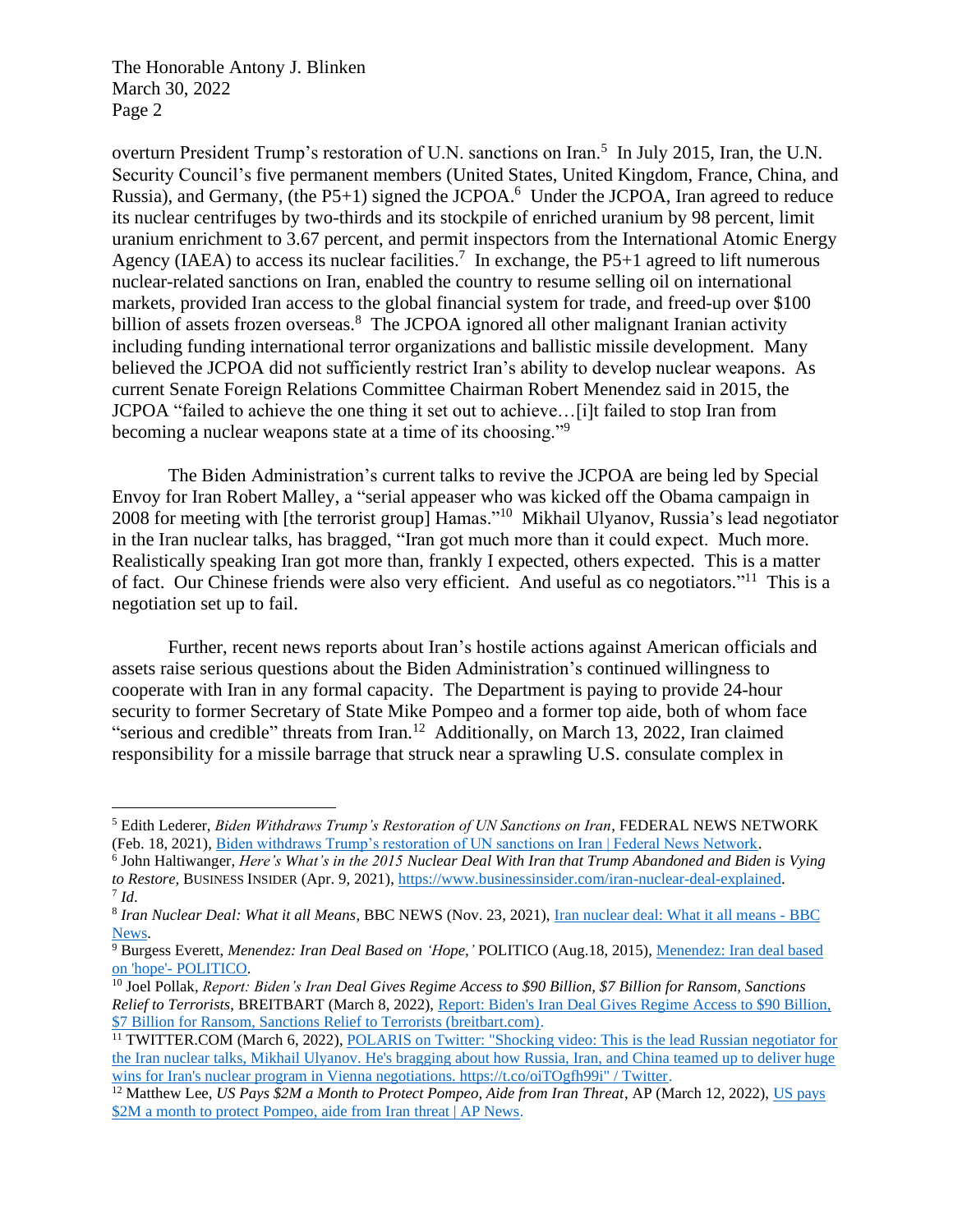northern Iraq.<sup>13</sup> Meanwhile, instead of encouraging domestic energy production, the Administration appears to be bending over backwards to enable Iran's re-entry into international oil markets in the coming months.<sup>14</sup> We find it alarming that even as Department officials condemned the missile strikes,<sup>15</sup> President Biden hasn't pulled out of the nuclear negotiations with Iran—negotiations that would yield a significant monetary benefit to a rogue nation.

We are very concerned that these new Iran nuclear negotiations by the Biden Administration will put Americans and the rest of the world at risk. While the President is already required to keep Congress "fully and currently informed of any initiative or negotiations with Iran relating to Iran's nuclear program, including any new or amended agreement,"<sup>16</sup> we have questions about key staff leaving the Department because of the Administration's negotiation strategy. We therefore request a staff-level briefing on President Biden's pursuit to revive the JCPOA and the current nuclear non-proliferation strategy as soon as possible but no later than April 6, 2022.

The Committee on Oversight and Reform is the principal oversight committee of the U.S. House of Representatives and has broad authority to investigate "any matter" at "any time" under House Rule X. Thank you for your attention to this important inquiry.

Sincerely,

James Comer Glenn Grothman

Ranking Member Ranking Member Committee on Oversight and Reform Subcommittee on National Security

Virginia Foxx Jody Hice Member of Congress Ranking Member

**Llemen omer allem shothin** 

 $M$ unica  $\overline{O}$ 

Subcommittee on Government Operations

<sup>13</sup> Qassim Abdul-Zahra, *Iran Claims Missile Barrage Near US Consulate in Iraq*, ABC NEWS (March 13, 2022), [Iran claims missile barrage near US consulate in Iraq -](https://abcnews.go.com/International/wireStory/missiles-target-us-consulate-north-iraq-casualties-83412862) ABC News (go.com).

<sup>14</sup> Timothy Puko, Alex Leary, and Vipal Monga*, Ukraine War Pushes Biden Toward Venezuela, Iran, and Saudi Arabia in Oil Hunt*, THE WALL STREET JOURNAL (March 10, 2022), [Ukraine War Pushes Biden Toward](https://www.wsj.com/articles/ukraine-war-drives-u-s-hunt-for-more-oil-to-help-tame-rising-prices-11646935216)  [Venezuela, Iran and Saudi Arabia in Oil Hunt -](https://www.wsj.com/articles/ukraine-war-drives-u-s-hunt-for-more-oil-to-help-tame-rising-prices-11646935216) WSJ.

<sup>15</sup> Ned Price, U.S. State Department Spokesperson, *Iran's Missile Strikes on the Kurdistan Region of Iraq* (March 13, 2022), [Iran's Missile Strikes on the Kurdistan Region of Iraq -](https://www.state.gov/irans-missile-strikes-on-the-kurdistan-region-of-iraq/) United States Department of State.

<sup>&</sup>lt;sup>16</sup> Iran Nuclear Agreement Review Act, Pub. L. No. 114-17  $\S(d)(5)(B)$  (2015).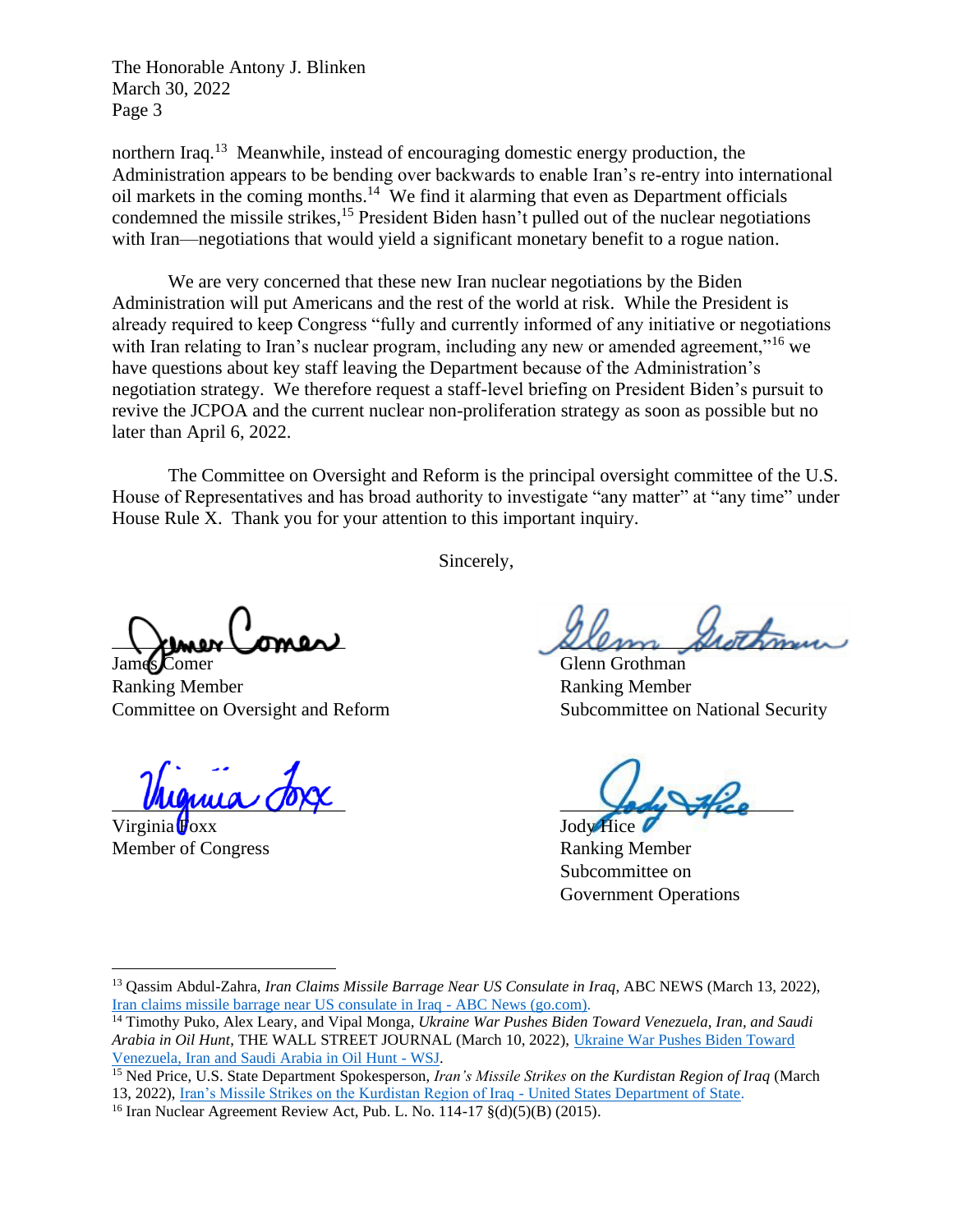Michael Cloud I Ralph Norman Subcommittee on Economic and Ranking Member Consumer Policy Subcommittee on Environment

 $\frac{1}{\sqrt{2}}$ 

Nancy Mace Jim Jordan<br>
Ranking Member<br>
Member of Subcommittee on Civil Rights and Civil Liberties

Bob Gibbs Clay Higgins

 $\tau_{\text{max}}$  assume  $\tau_{\text{max}}$ 

Pete Sessions Fred Keller<br>Member of Congress Fred Keller<br>Member of 0

Andrew S. Clyde C. Scott Frambly

Andrew S. Clyde C. Scott Franklin<br>
Member of Congress C. Scott Franklin<br>
Member of Congress

 $\bigcup_{i\in I} \bigcirc_{i\in I} \bigcirc_{m\in I} \bigcirc_{m\in I} \bigcirc_{m\in I} \bigcirc_{m\in I} \bigcirc_{m\in I} \bigcirc_{m\in I} \bigcirc_{m\in I} \bigcirc_{m\in I} \bigcirc_{m\in I} \bigcirc_{m\in I} \bigcirc_{m\in I} \bigcirc_{m\in I} \bigcirc_{m\in I} \bigcirc_{m\in I} \bigcirc_{m\in I} \bigcirc_{m\in I} \bigcirc_{m\in I} \bigcirc_{m\in I} \bigcirc_{m\in I} \bigcirc_{m\in I} \bigcirc_{m\in I} \bigcirc_{m\in I} \bigcirc_{$ 

Jake LaTurner Pat

 $\angle$  /  $\sqrt{N_{\text{MMAW}}}$ 

Member of Congress

\_\_\_\_\_\_\_\_\_\_\_\_\_\_\_\_\_\_\_\_\_\_\_\_\_\_ \_\_\_\_\_\_\_\_\_\_\_\_\_\_\_\_\_\_\_\_\_\_\_\_\_\_

Member of Congress Member of Congress

Member of Congress

Member of Congress

Member of Congress Member of Congress